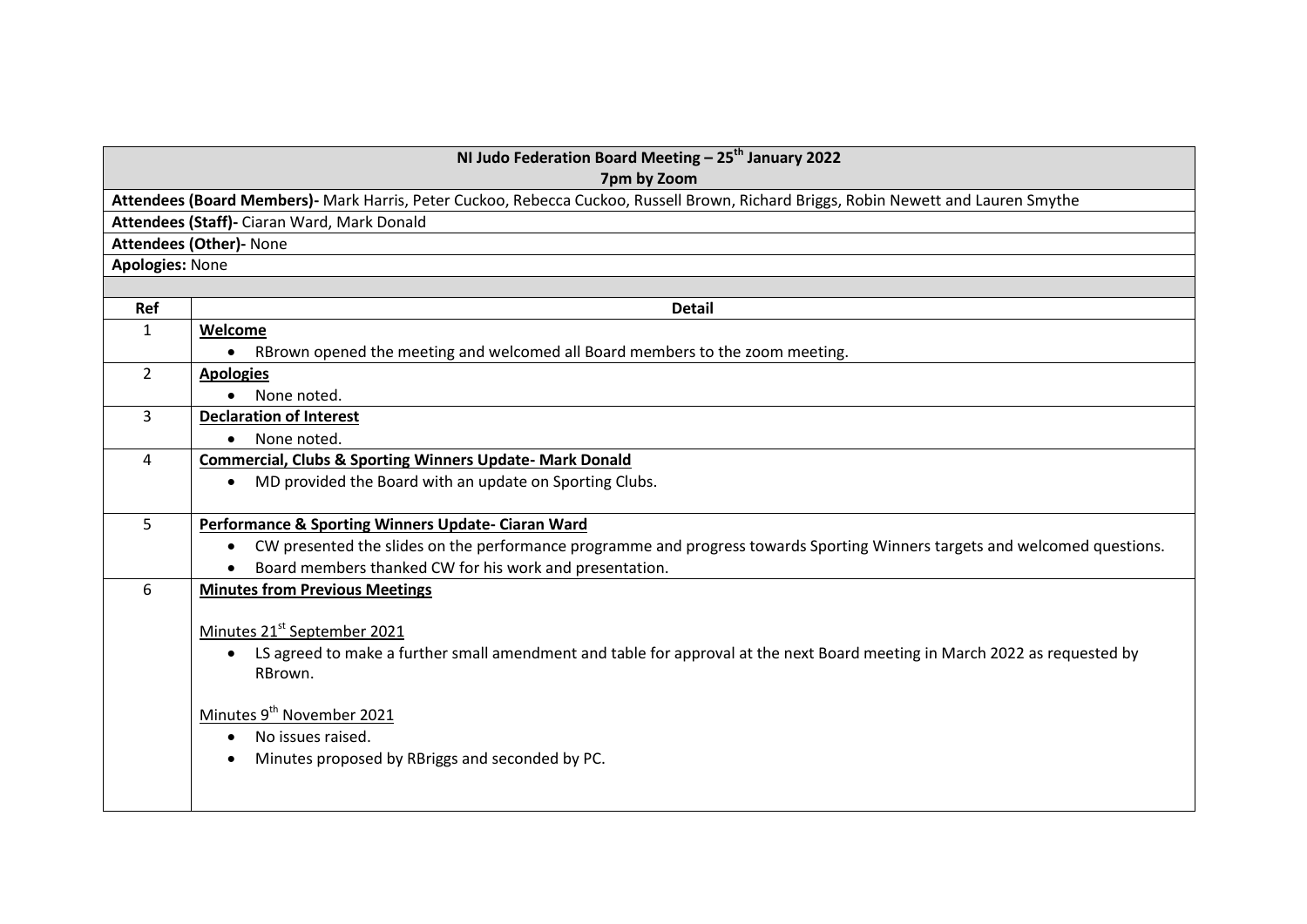|                | Minutes 18 <sup>th</sup> January 2022                                                                                                    |
|----------------|------------------------------------------------------------------------------------------------------------------------------------------|
|                | RC drafted and to table.                                                                                                                 |
|                | Review of the redacted Board meeting minutes approved by the Board for the website to be undertaken for next meeting.                    |
| $\overline{7}$ | <b>Financial Report</b>                                                                                                                  |
|                | The December 2021 Financial report was tabled discussed by the Board. It was proposed by MH and seconded by RC.<br>$\bullet$             |
| 8              | <b>Secretary's Report</b>                                                                                                                |
|                | LS advised that GR had submitted NIJF membership details to BJA for annual insurance on 12 <sup>th</sup> January 2022 and thanked RN and |
|                | RBrown for their input to the submission.                                                                                                |
| 9              | <b>Sport NI- Effective Organisations Update</b>                                                                                          |
|                | Anti-doping                                                                                                                              |
|                | MH noted that he had circulated the Anti-doping Assurance Framework to the Board in advance of the meeting and advised that he           |
|                | was waiting on review by UK Anti-doping.                                                                                                 |
|                | MH agreed to write a review and send to the Board for approval before then sending to UK Anti-doping to complete the framework           |
|                | requirements by the April 2022 deadline.                                                                                                 |
|                | MD noted that he was liaising with BJA<br>$\bullet$                                                                                      |
| 10             | <b>Sport NI-Sporting Winners Update</b>                                                                                                  |
|                | <b>NIJF NI Pathway Squads</b>                                                                                                            |
|                | Outlined and reviewed the 2 squads had taken place since the November 2021 Board meeting.<br>$\bullet$                                   |
|                | RN noted an email received and Board discussed.                                                                                          |
|                | <b>Development of a Player Ranking System</b>                                                                                            |
|                | RC queried the grades and levels to be included in the ranking system.                                                                   |
|                | PC suggested orange belt and above.                                                                                                      |
|                | RBrown suggested higher grades and pathway squads be included.                                                                           |
| 11             | Governance                                                                                                                               |
|                | RBrown noted that there were no changes to the governance framework and this would be reviewed in April/May 2022.                        |
| 12             | Volunteering                                                                                                                             |
|                |                                                                                                                                          |